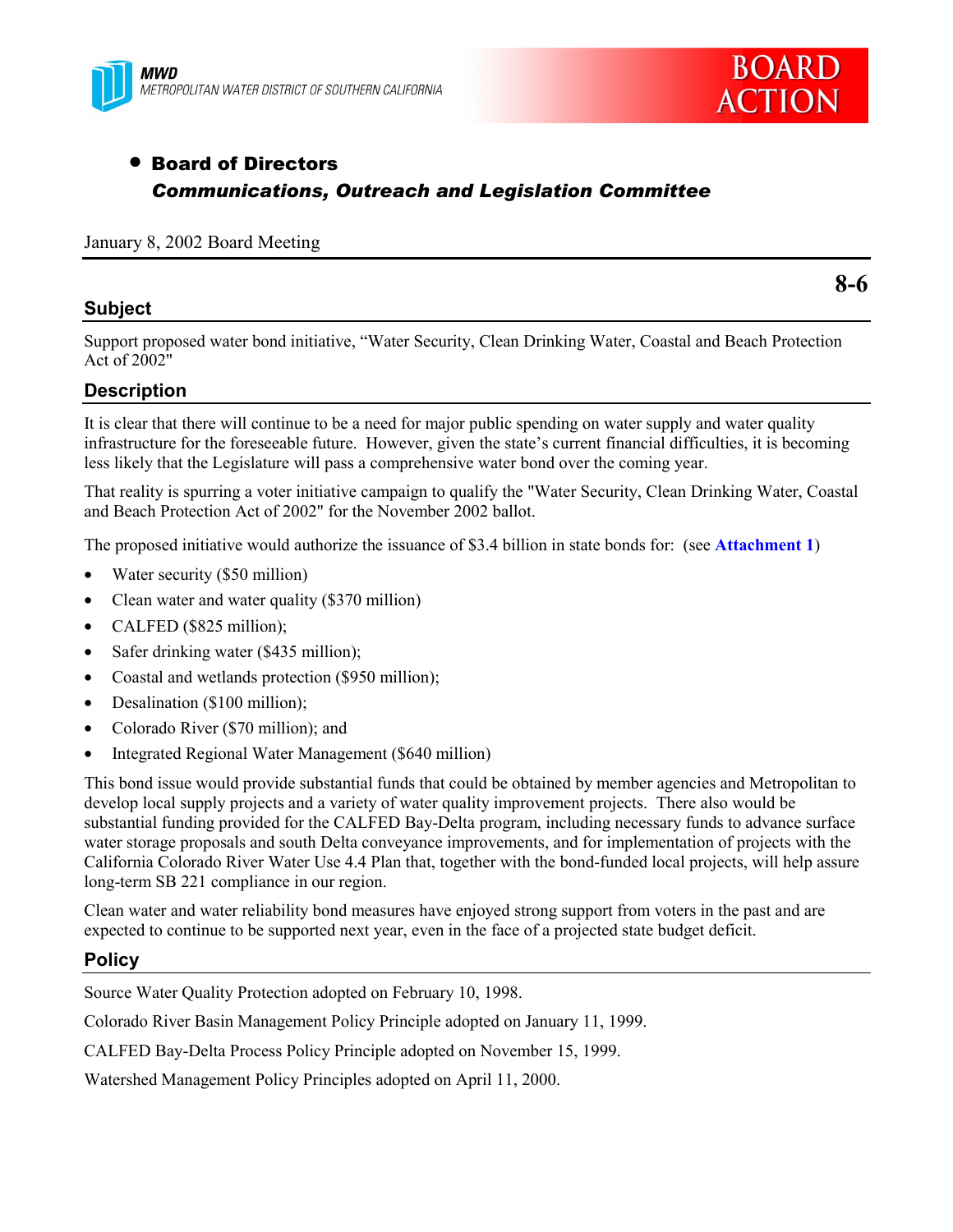## **California Environmental Quality Act (CEQA)**

CEQA determination for Staff Recommendation:

The proposed action is not defined as a project under CEQA because it involves Board support for the submittal of proposals (i.e., proposed water bond initiative) to the vote of the people of the state (Section 15378(b)(3) of the State CEQA Guidelines). In addition, where it can be seen with certainty that there is no possibility that the proposed action in question may have a significant effect on the environment, the proposed action is not subject to CEQA (Section 15061(b)(3) of the State CEQA Guidelines).

The CEQA determination is: Determine that the proposed action is not subject to the provisions of CEQA per Sections 15378(b)(3) and 15061(b)(3) of the State CEQA Guidelines.

## **Staff Recommendation**

Adopt the CEQA determination and express Board support for the "Water Security, Clean Drinking Water, Coastal and Beach Protection Act of 2002".

12/20/2001  $\overline{{\mathsf{A}}$ dán Ortega *Vice President Date* 12/20/2001 *Ronald R. Gastelum Chief Executive Officer Date*

Attachment 1 - Water Security, Clean Drinking Water, Coastal and Beach Protection Act of 2002

BLA #1474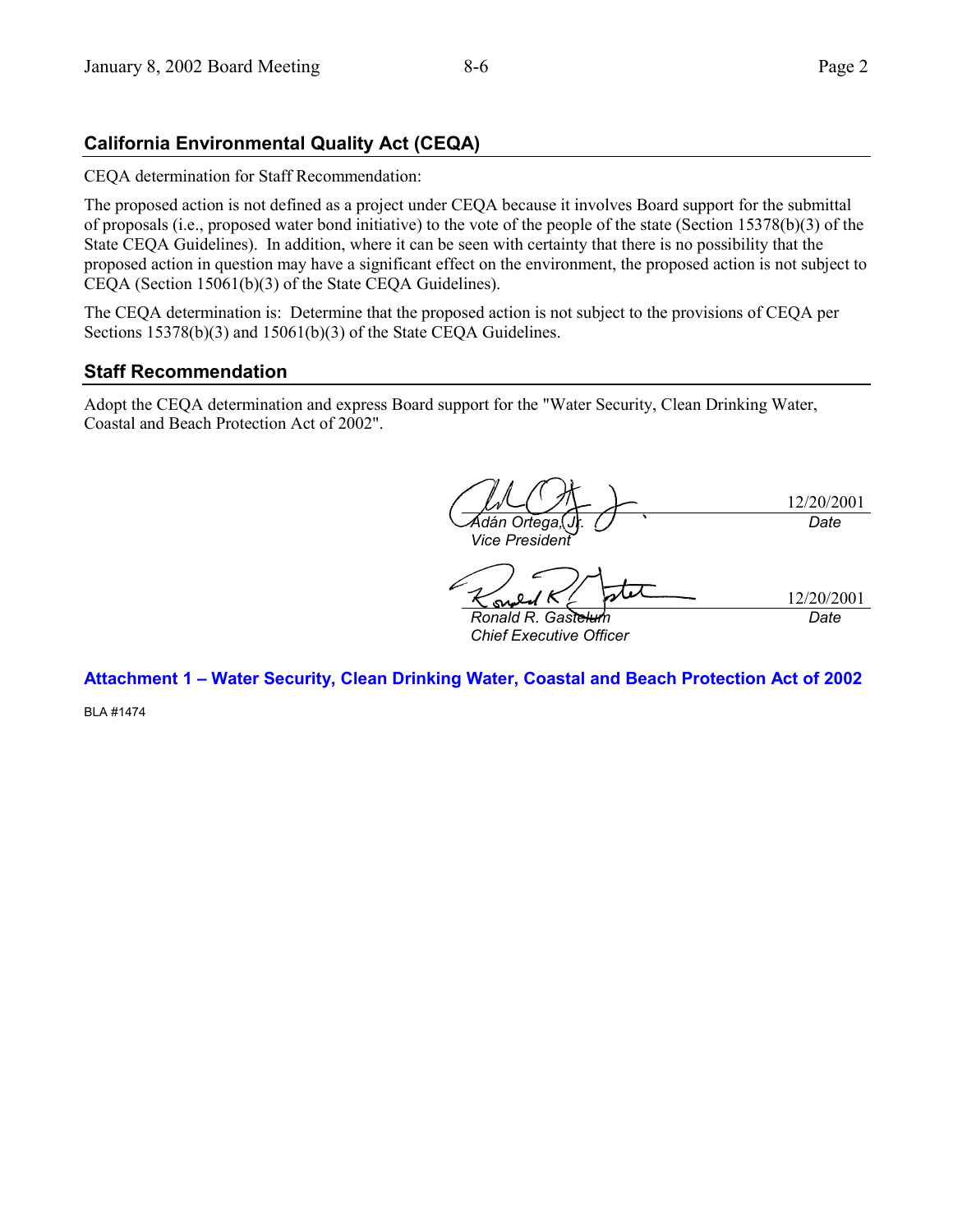## **WATER SECURITY, CLEAN DRINKING WATER, COASTAL AND BEACH PROTECTION ACT OF 2002**

| <b>1. WATER QUALITY</b>                                                                                                                                                                                                                                                                                                                                                                                            | \$955 million |
|--------------------------------------------------------------------------------------------------------------------------------------------------------------------------------------------------------------------------------------------------------------------------------------------------------------------------------------------------------------------------------------------------------------------|---------------|
| (a) Water Security                                                                                                                                                                                                                                                                                                                                                                                                 | \$50 million  |
| Monitoring and warning systems<br>$\bullet$<br>Protective structures<br>$\bullet$<br>Emergency interconnections<br>$\bullet$<br>Communication systems<br>$\bullet$                                                                                                                                                                                                                                                 |               |
| (b) Safe Drinking Water                                                                                                                                                                                                                                                                                                                                                                                            | \$435 million |
| Small system upgrades<br>$\bullet$<br>Treatment and contaminant removal<br>$\bullet$<br>Drinking water source protection<br>$\bullet$<br>Revolving loan fund (not less than 60 percent of funds shall be available to Southern California water<br>$\bullet$<br>agencies to meet the state's reduction of Colorado River water use)                                                                                |               |
| (c) Clean Water and Water Quality                                                                                                                                                                                                                                                                                                                                                                                  | \$370 million |
| Pollution prevention, reclamation, blending and exchange<br>$\bullet$<br>River parkways that provide water quality benefits<br>$\bullet$<br>Lake Tahoe water quality projects<br>$\bullet$<br>Coastal, inland waterway and groundwater protection (funds would also be made available to mitigate<br>$\bullet$<br>pathogen risk at drinking water reservoirs)<br>Sierra Nevada water quality projects<br>$\bullet$ |               |
| (d) Contaminant and Salt Removal Technologies                                                                                                                                                                                                                                                                                                                                                                      | \$100 million |
| Desalination projects<br>$\bullet$<br>Treatment projects for MTBE, arsenic, chromium, etc.<br>$\bullet$<br>Treatment tech development<br>$\bullet$                                                                                                                                                                                                                                                                 |               |
| 2. CALFED BAY-DELTA PROGRAM:                                                                                                                                                                                                                                                                                                                                                                                       | \$825 million |
| Storage planning and feasibility studies<br>$\bullet$<br>Water conveyance<br>$\bullet$<br>Delta levee restoration<br>$\bullet$<br>Interim water supply reliability<br>$\bullet$<br>Ecosystem restoration<br>$\bullet$<br>Watershed protection<br>$\bullet$                                                                                                                                                         |               |

• Conservation and efficiency projects